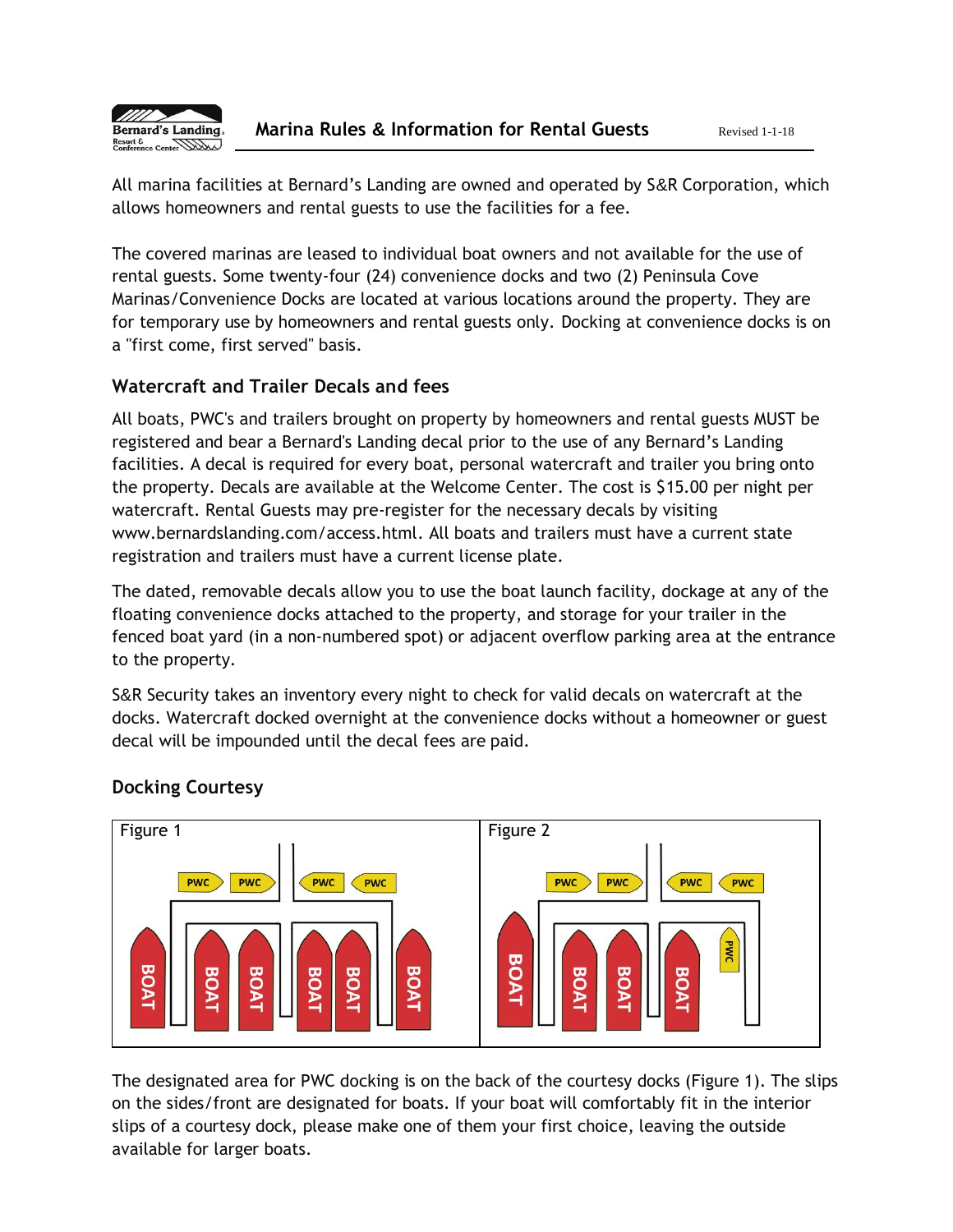Should all of the designated PWC spaces be taken (Figure 2), you may then use one of the slips designated for boats. When using an interior slip, please tie up parallel to the finger, taking up only one side of the slip.

### **Trailer Storage**

A fenced area for trailer storage is located behind the Security Office at the entrance to Bernard's Landing. Your trailer should be taken to the storage area immediately after you launch your watercraft.

The numbered spaces along the fence are under lease to individual boat owners. Do not park in these numbered spaces. The middle area of the compound maybe used as a temporary trailer parking area for guests of homeowners and rental guests. Overflow trailer parking is available in the field next to the boat compound. Please check with the Welcome Center for specific trailer parking instructions.

### **Security**

Even though we have uniformed Security personnel patrolling the property, we strongly urge that you do not leave keys or other valuables --fishing poles, clothing, accessories, etc. -- in your boat. The owner is responsible for loss or damage to all equipment stored in boats. We have virtually no problems in this regard but still must warn you against such storage.

#### **No Wake and Swim Zones**

We have two no wake zones. One marks the entrance to the Main Marina and the other marks the entrance to the cove in front of the Peninsula Townhouses. When entering or leaving a No Wake Zone you must slow down sufficiently to meet the Virginia Game and Inland Fisheries definition of "no wake"; slowest possible speed to maintain steerage and headway. The Virginia Game Commission patrols these areas and will write a citation, which is a Class 6 misdemeanor under Virginia law. Boaters should review the Virginia Watercraft Owners Guide (www.dgif.virginia.gov/boating). There is a designated swim area near the Beach on Sailors Cove. It is the beach you can see across the street from the Welcome Center. While these are the only two designated No Wake Zones, it is boating courtesy to avoid creating wakes around docks and moored watercraft.

#### **Shoals**

Beware of the numerous shoals around the lake. They can cause significant and expensive damage to your boat if you are not attentive to their presence. Most are clearly marked with floating buoys -- some are not -- particularly if the Lake level is down. There is a significant shoal located on the right hand side of the shore as you leave the Main Marina Cove. It has claimed the life of many props and outdrives over the years. The shoal is located just after you leave the no wake area. It is clearly marked with a large sign that faces the main body of the lake. It is advisable to steer to the far left of the sign.

#### **Navigational Aids**

"Red right returning" is a common phase used by most seamen and it means to keep the red channel markers on your right (Starboard) as you come into port from the sea. Here on the